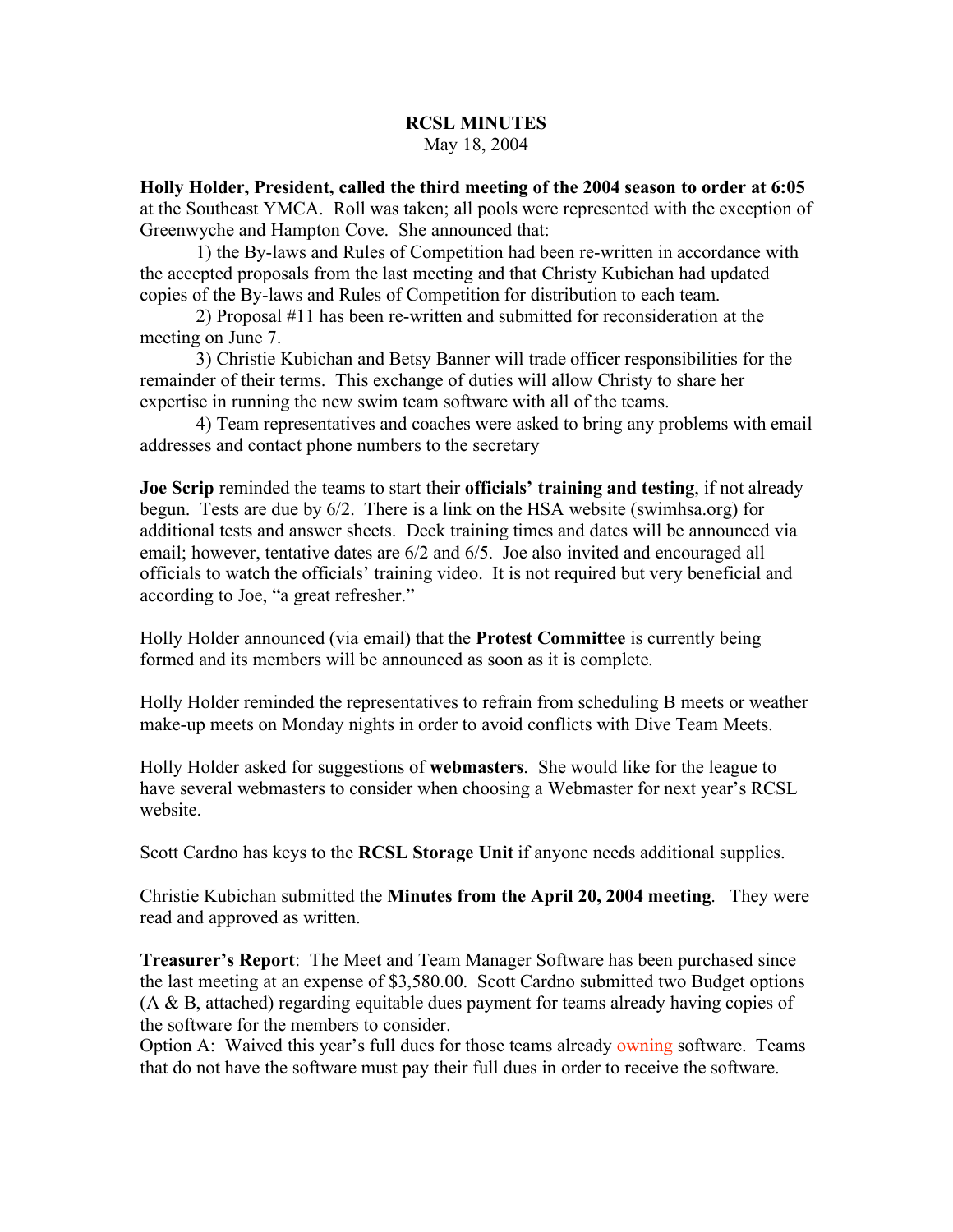Option B: Waived divided the dues waiver equally this year and next year for those same teams.

After a brief period of discussion, **Option A was unanimously accepted**.

Holly Holder informed the group that after further research and a review of what is required per the RCSL By Laws, the **audit** doesn't need to be performed by an outside CPA as thought. The By Laws require that the treasurer submit records to the board for audit before leaving office. Therefore, Scott Cardno and the new Board will meet at a later to time to perform the audit.

**Dive Team**: Tommy Kibler announced that there would be a Judges' Clinic at his house on June 3. Alabama Sports Festival Diving will be at the Natatorium on June 19. Diving reps will not be at the next meeting due to conflict with dive meets.

Team Manager and Meet Manager: Since Christie Kubichan is experienced in operating these two programs she will guide the teams through this new process. She suggested:

- 1) Install the programs and begin working with them. There are no manuals, but the programs are pretty self-explanatory.
- 2) Questions: Email or phone Christie. She is working on a group training session, date to be announced. Reminded the teams that they will need access to a laptop computer for meet nights. If possible, this laptop would be perfect for each team to bring to the training session.
- 3) Rosters? Each team will bring a paper copy and a disc copy with addresses and phone numbers. (Please check with Christie I think she just needed the disc since everyone is using team manager now. I am not sure what the final instruction was but I think she said she would show everyone how to do the roster at training.)
- 4) Pinks & Blues? Christie has ordered pink and blue index cards for each team. She'll hand these out at the next meeting. (Yes, the big pink and blue sheets are not going to be necessary any more from what she told me.)
- 5) Christie is supplying paper for the print-outs and redoing the RCSL scoring page to conform with the software. She will hand these out at the next meeting.
- 6) Checking? The new software minimizes the need for checking. Each team will turn in meet results on paper and a BACK-UP, not export, Disc. (she told me she was going to let folks email her results the night of the meet and hand in disk copies the day after the meet but this was not spoken of the night of the meeting. Once again you will need to check with her on what was announced that night.) Christie will create a file for each team. At Swim Season Week 3 she'll give this information to the checking team for eligibility verification.
- 7) Broken Records? Follow the guidelines in the Rules of Competition. I am having a hard time finding where this is written. I think the guidelines were voted on and submitted into the rules but I am in a hurry and can't find it right now. Let me have a bit more time to look into this.